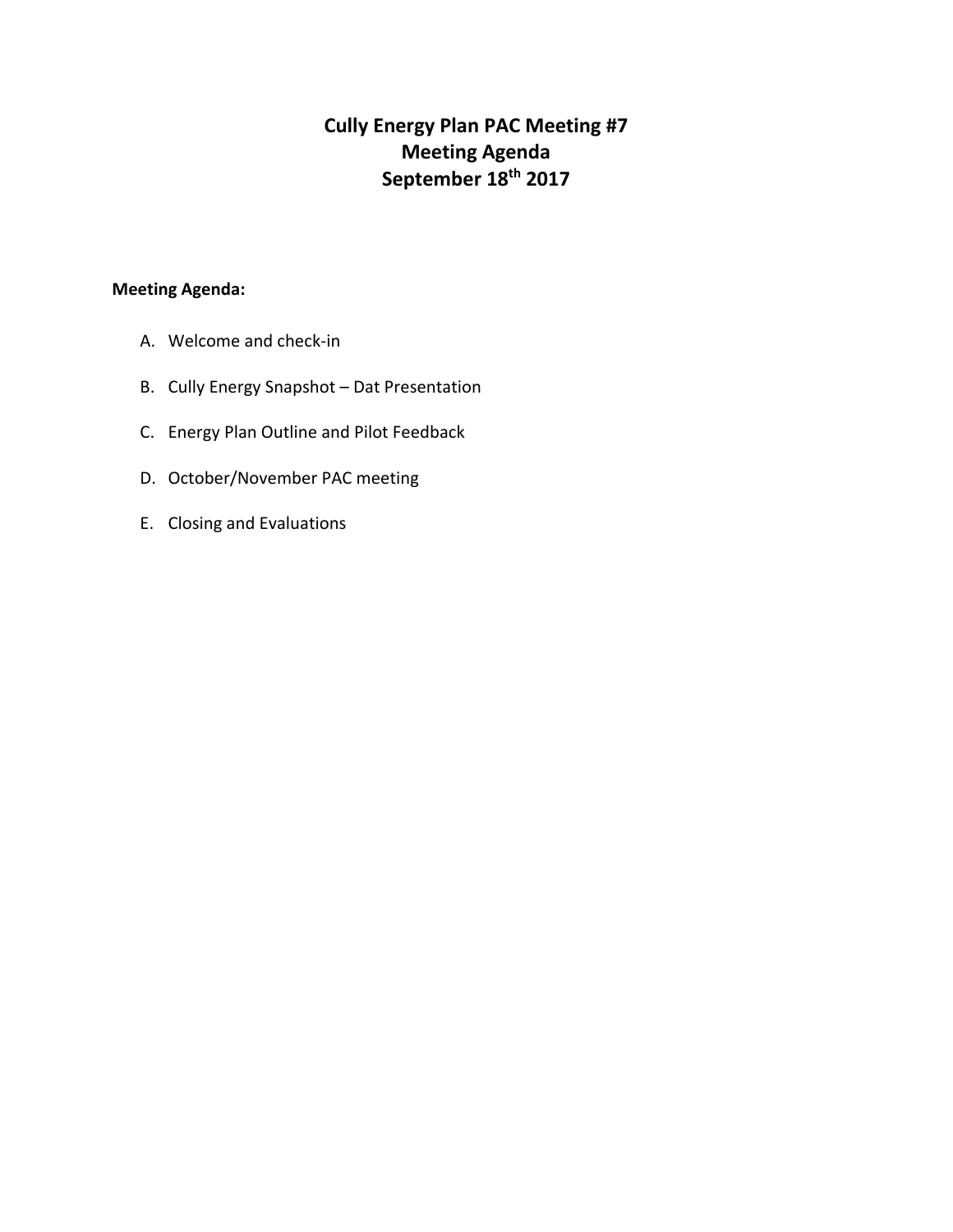# LIVING CULLY COMMUNITY ENCREY PLAN Welcome/Bienvenidos Sept. 18<sup>m</sup> 2017 INING CULLY

|                         | Name (First & Last)       | <b>Email or Phone Number</b>       | Are you a volunteer or want to be<br>involved with Verde/Living Cully? |
|-------------------------|---------------------------|------------------------------------|------------------------------------------------------------------------|
|                         | Nombre y Apellido         | Email o numero de telefono         | Eres un voluntario o quiere<br>involucrarse en Verde/Living Cully?     |
| $\mathbf{1}$            | ORIANA MAGNERA            | Orjanganismentaj on                | $\Box$ yes/si                                                          |
| $\overline{\mathbf{2}}$ | acolo                     | andria. jacob @ portlandoregon por | $\Box$ yes/si                                                          |
| 3                       | AUN                       | byt                                | $\Box$ yes/si                                                          |
| 4                       | Mai<br>iran               | @apapao.org<br>Ce Mariee           | $\Box$ yes/si                                                          |
| 5                       |                           | Spelegnail.com<br>70C              | Hyes/si                                                                |
| 6                       | $\circ$<br>Wellian<br>eer |                                    | $\Box$ yes/si                                                          |
| 7                       | Mein                      |                                    | $\Box$ yes/si                                                          |
| 8                       |                           |                                    | $\Box$ yes/si                                                          |
| 9                       |                           |                                    | $\Box$ yes/si                                                          |
| 10                      |                           |                                    | $\Box$ yes/si                                                          |
| 11                      |                           |                                    | $\Box$ yes/si                                                          |
| 12                      |                           |                                    | $\Box$ yes/si                                                          |
| 13                      |                           |                                    | $\Box$ yes/si                                                          |
| 14                      |                           |                                    | $\Box$ yes/si                                                          |
| 15                      |                           |                                    | $\Box$ yes/si                                                          |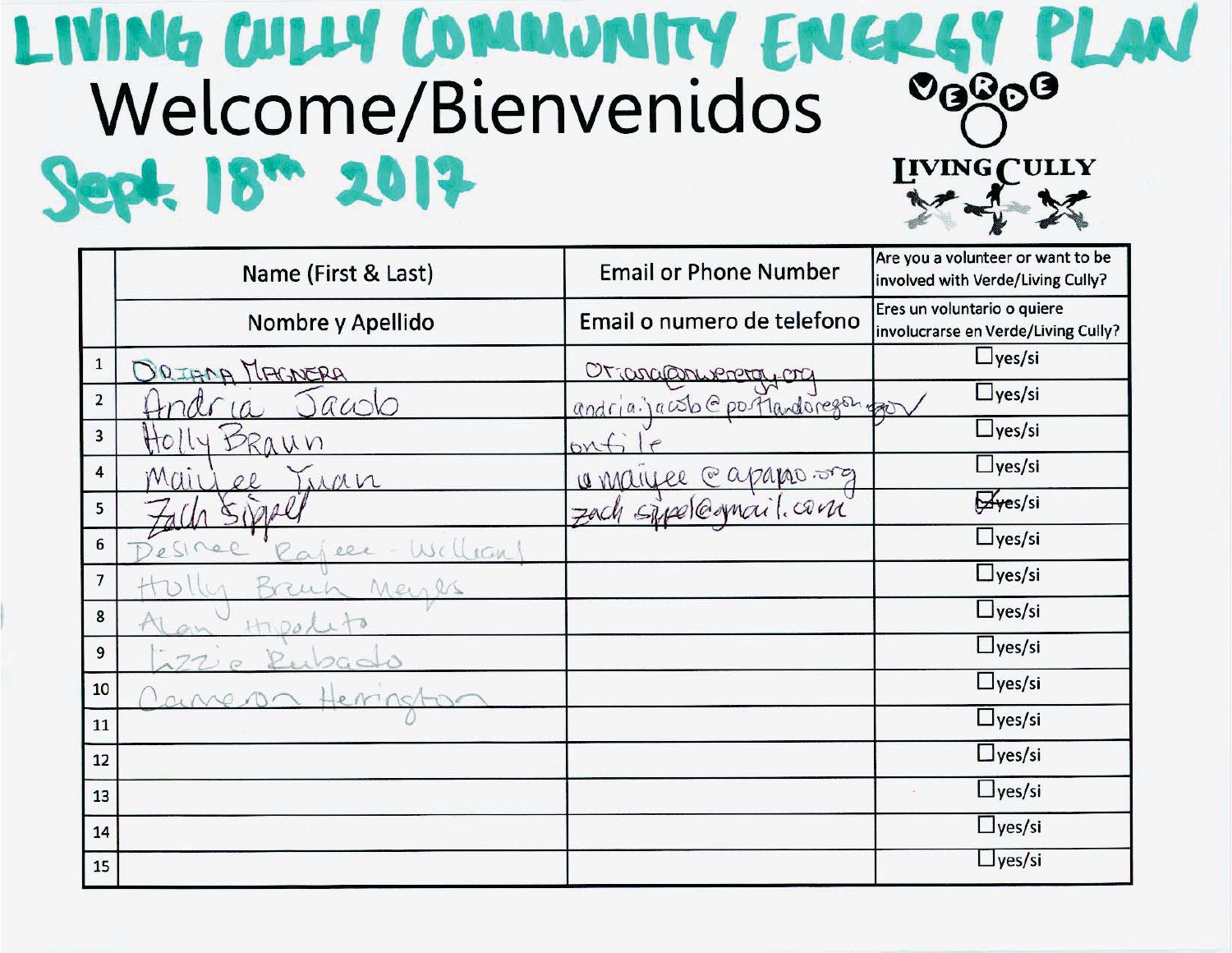# **Cully Energy Plan PAC Meeting #7 Meeting Notes 09-18-2017**

# SLIDE 1: Cully and the City of Portland Current Condition

Holly: First stat is congruent with previous presentation; but people are barely paying more – how do those two go together (especially because space heating is expensive)

- New ETO data last week (baseline changed: 2% population consuming 2% energy)
- Process question: how will we know when we need to disregard previous slides? challenging when bringing slides to internal organizations
	- o Agreement: will update PAC when data analysis changes

# SLIDE 2: Average Monthly Electricity Consumption Graph

Oriana: Question about peaks in August and October and valleys in November and July; consistent with Portland data except for October which is an aberration

Holly: Process question: what is the QA?

• Total consumption from ETO and divide by total households; Verde analysis

# SLIDE 3: Cully and City of Portland Current Condition

Holly: 63% gas penetration in Cully and 80% in Portland (question about how NW Natural data aligns with ETO data)

Andria: Question on income numbers: household income? And what is non-low-income \* Yes

Alan: Important to make distinction between median annual income and area median income

- Median annual income = median income of the category in the table
- Group finds that the Median annual income column is confusing especially in terms of how it works with AMI

Desiree: May need footnotes depending on the audience to explain columns

Oriana: Is it possible to have a row for "low income" households in Cully?

• No

# SLIDE 4: Per Person Consumption of Electricity, Natural Gas, Carbon Emissions…

Andria: (brought Climate Action Plan) Carbon reduction = 2 metric tons/person but in table it's set at 0.6 metric tons (85% reduction)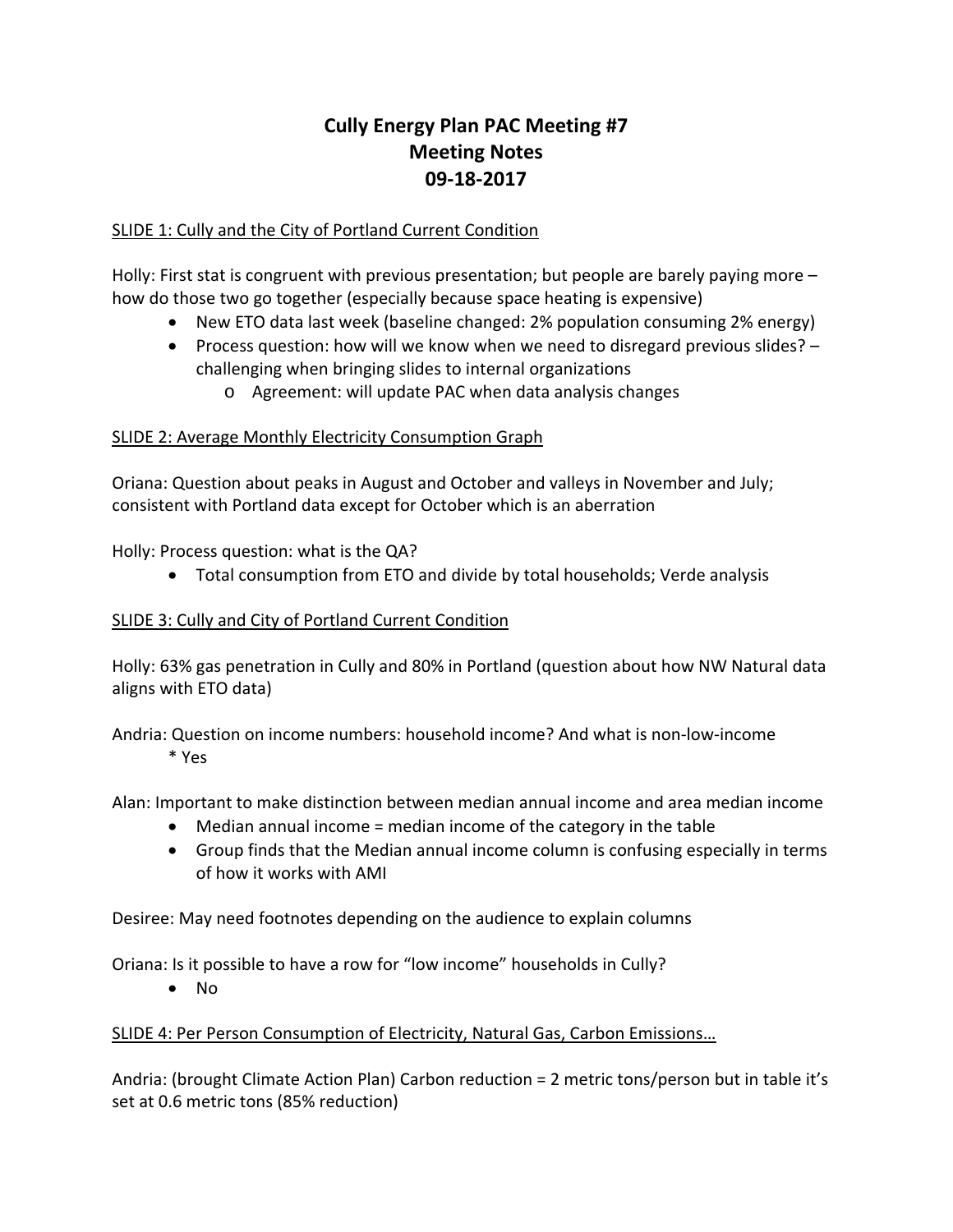Holly: Even if we're starting lower than the City average and we go toward 0.6 is that too aggressive? Should the rest of the City pull more of the weight

Alan: It's a good thing if it's easier for a low-income community to reach a carbon goal, but may not want to burden community by setting a more aggressive goal

Carolina: Which measure of determining carbon emissions goals should we use?

Lizzie: Like per person goal; reasoning is sound. Faith in ability to do analysis!

• This is only household use; 2 metric ton includes transportation

Oriana: Want to think about goals in terms of number of solar panels or houses weatherized?

Holly: This path feels linear and that path feels more complicated

Holly: Set goal based on percentage of current carbon footprint

Andria: Good news: ahead of PDX per person therm and kwh goals

Holly: Do these numbers factor in the grid getting cleaner over time?

• No; but that makes the goal easier

Lizzie: Formula assumption in conversion to carbon emissions would evolve for new, cleaner grid

Holly: That lowers the emissions goals that have to happen at the community level; 50% renewable by 2050

**RECOMMENDATION: Bring in calculation of centralized cleaning of the grid to carbon emission goals for Cully**

• **ETO has statewide power purchasing formula/utility data**

#### SLIDE 5 (graphs of Slide 4)

#### SLIDE 6: Cully Neighborhood Targeted Energy Consumption Goals

Lizzie: time intervals on graph are confusing and make the last quarter of the work look backloaded

Alan: You want the X axis to be equal intervals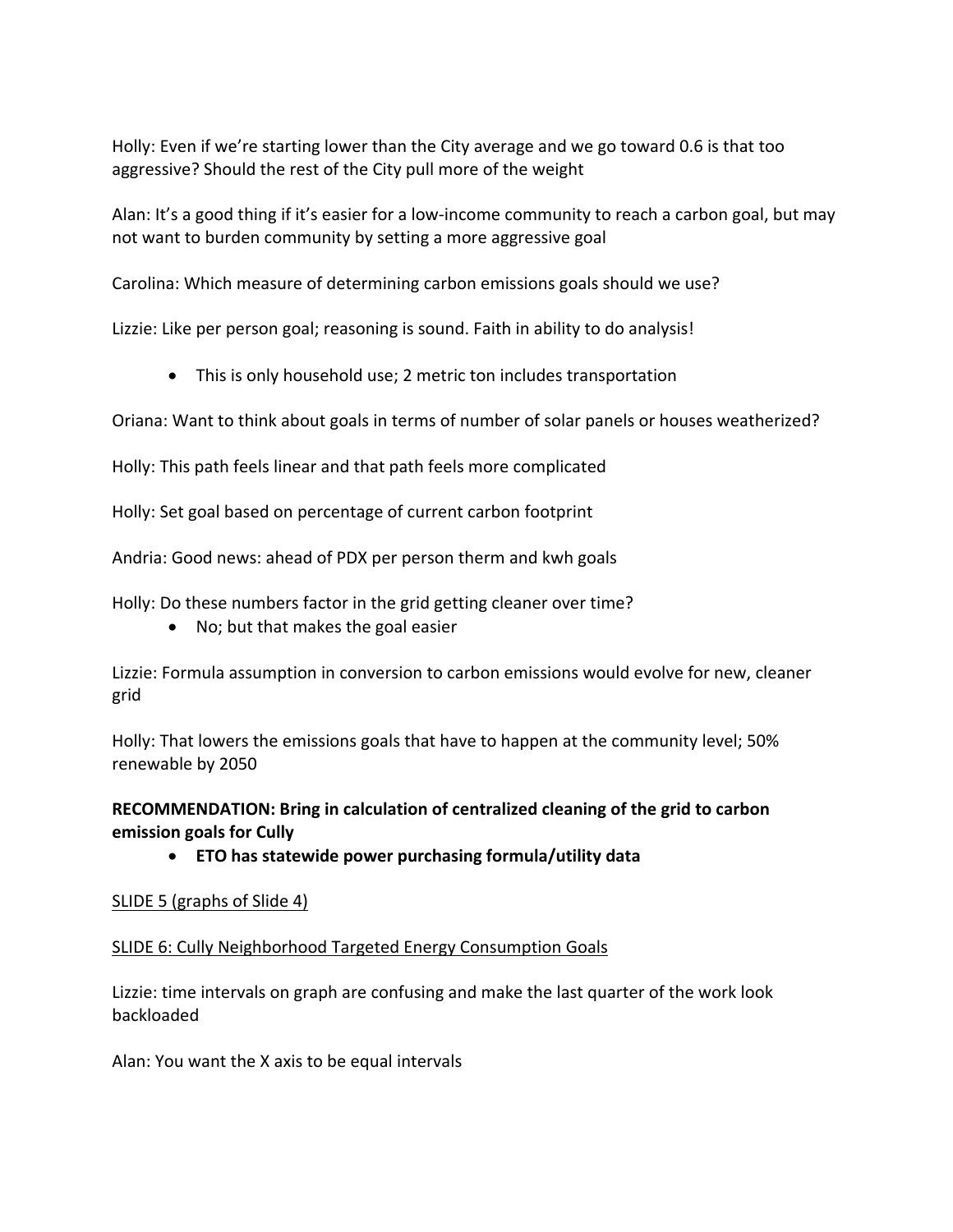Lizzie: Looks like a straight line percentage reduction across all years; lots of unknowns about future technologies (considerations for calculating energy futures); would it be helpful to have insight into forecasted opportunities?

#### SLIDE 7: 65 kwh reduction per person per year

Holly: This scale makes it look like more reduction than it actually is; words and visual don't go together

#### SLIDE 8: Cully Energy Snapshot Discussion

No community energy generation target

Andria: How would you define community-based energy development? Is it about siting or ownership? Different conversation if you change based to shared

Alan: Center for Social Inclusion informed definition

Carolina: Idea for energy generation target: PAC work off Google Doc to create definition

Lizzie: Go to community (Cully) for definition

• Would take a lot of time

Zach: PAC create definition and run by community

Maiyee: May not be fair to put definition on to the community given education gap w/ PAC

Desiree: Not sure what community energy generation; don't know what universe of possibility is; how does generation look from a resiliency perspective that would need to be invested in the community that falls outside the utility

• Would love a conversation around a microgrid? Is it a nonstarter?

Andria: Need to recognize the limited role the City/County play in 100% Renewables Resolution given the current regulatory structure

Alan: Best we can we want to mirror the resolution; there are some definitions out there like the Center for Social Inclusion ("community based decentralized energy")

# **Action Item: Put out CSI definition to PAC and community members to see if definition resonates**

Cameron: Need to resolve definition of ownership of generation

Andria: Sacramento project with community owning solar/working with utility (Sacramento Municipal Utility District)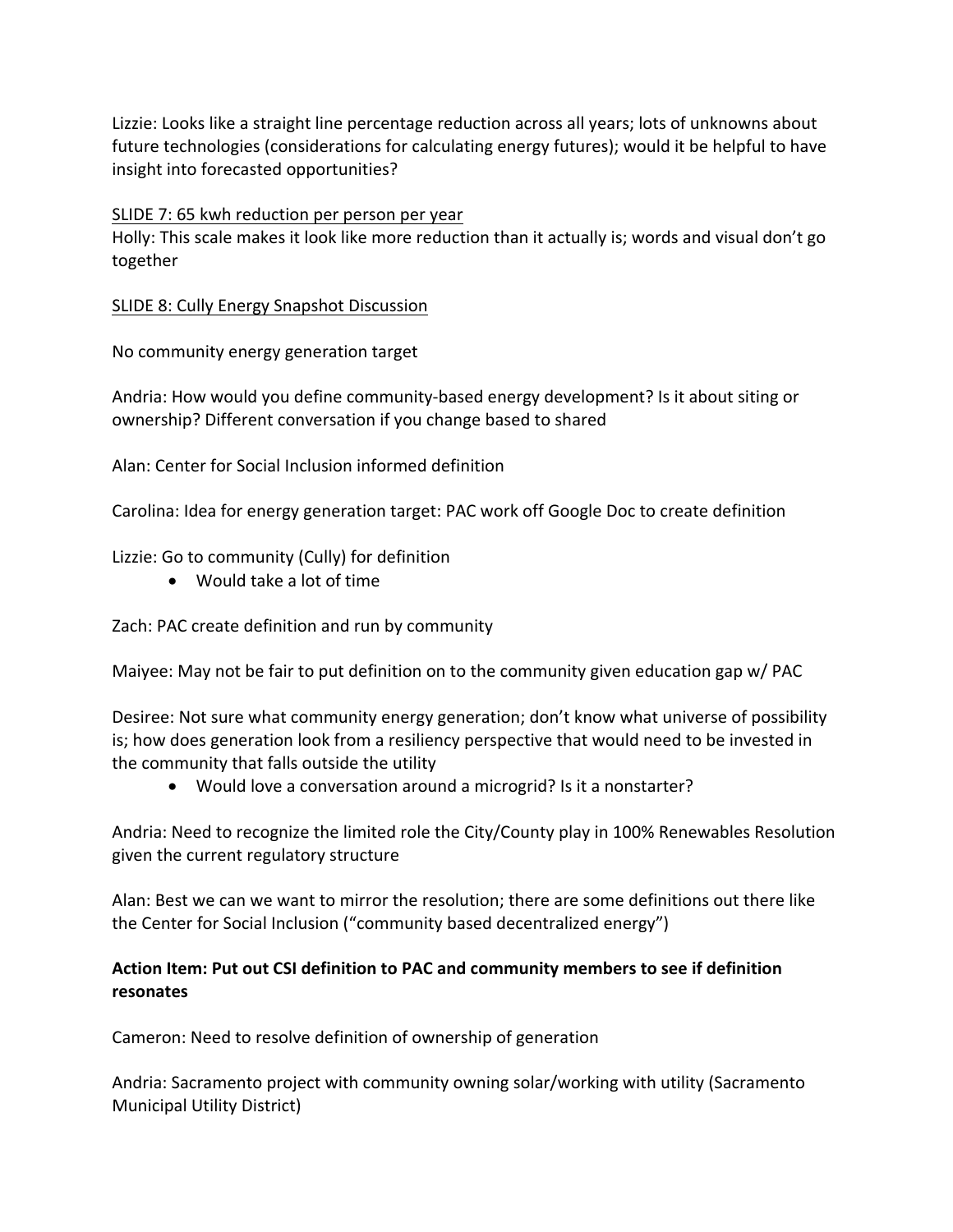# SLIDE 9: Living Cully Community Energy Plan Audience

# SLIDE 10: Living Cully Community Energy Plan Pilot Selection

Chose pilots based on likelihood to initiate in 2018/2019

### SLIDE 11: Living Cully Community Energy Plan Outline

- a. Ductless Heat Pump Coop
- b. St. Charles Church Andria: No reason you couldn't add a battery onto the solar and utilities may be supportive; think about battery upfront/battery ready Lizzie: Or smart inverter at the very least Zach: That project has a storage lite inverter Lizzie: Tell Neil Kelly not to axe storage; there may be funding elsewhere **Alan: Deciding whether to apply for Blue Sky with St Charles or alone** Lizzie: ETO will be cofounding with Blue Sky and RDF
- c. Oak Leaf Mobile Home Park Using Habitat NRI funding for replacement?
- d. Living Cully Plaza Rebuild Holly: Is this really a pilot? Alan: Innovations to site that wouldn't normally be available for a CDC project (water, energy, disposal); innovation could be feature itself or existing technology or practice but needed to get some new regulatory treatment to place innovation (innovative delivery)
- e. Community Solar Planning 2018/build out 2019
- f. Community Educational Campaign

# SLIDE 12: Plan Outline and Pilot Discussion

Technical Assistance: Solar on mobile homes, neighborhood scan for community solar locations and capacity (how many households, size of site, where…)

Lizzie: QA support and technical training for ductless heatpump coop

Desiree: Is it a vialbe solution to have a solar array on industrial building adjacent to mobile home parks (close to but not on park)

"Better housing by design Project"; take temperature of area around Living Cully Plaza and take temperature after and set design of project to set a heat reduction goal

Cameron: Technical assistance for portable solar that would be owned by a nonprofit